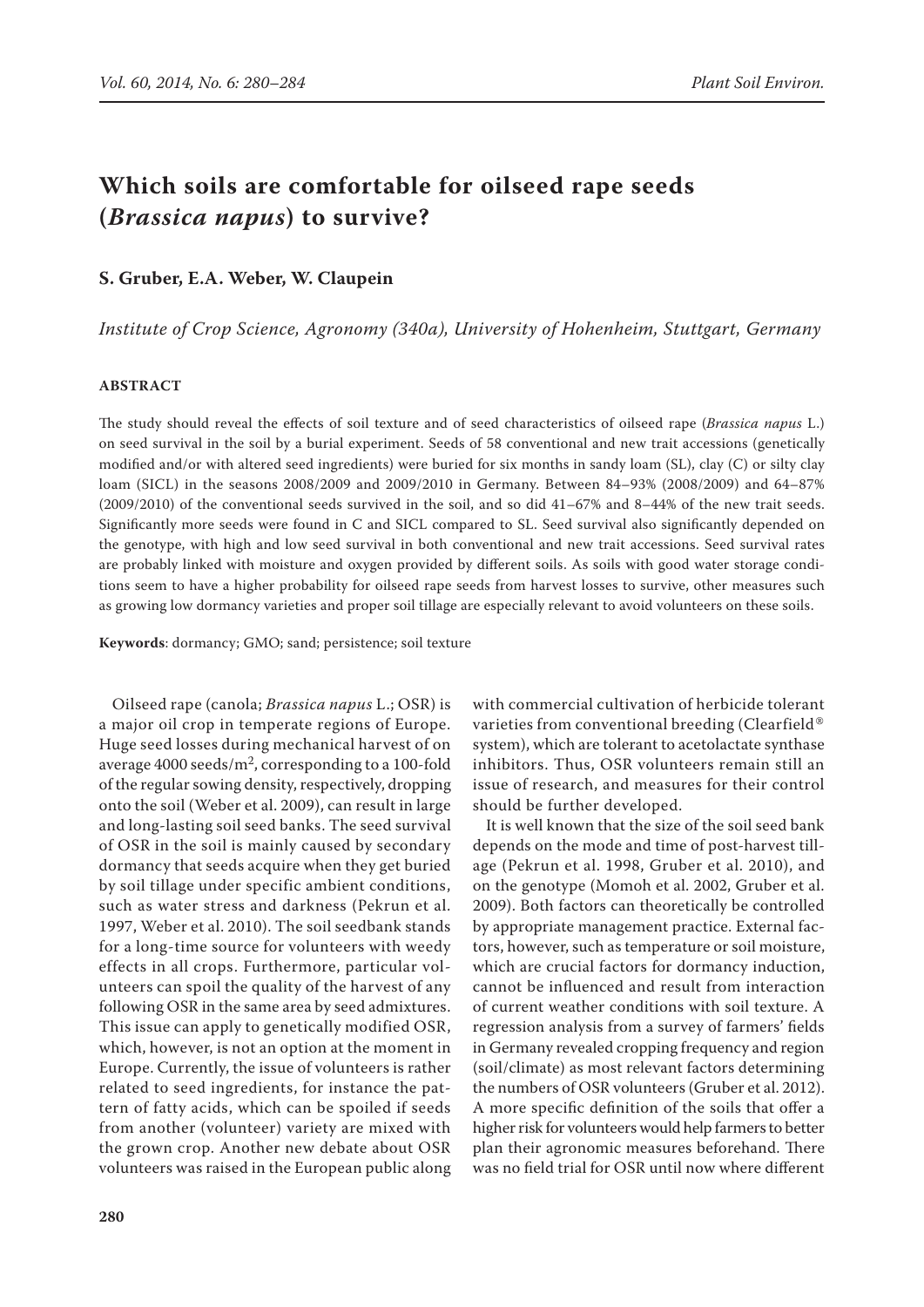soils were tested for seed survival under the same environmental conditions which exclusively allows determining the effect of soil.

The study should give evidence (i) whether the size of the soil seed bank of OSR varies depending on soil texture; (ii) whether seed survival depends on seed characteristics; (iii) which soil characteristics could be responsible for differences in seed survival. The seed survival was tested in a burial experiment.

#### **MATERIAL AND METHODS**

The experiment took place at two fields (field 1, field 2) at the research station Ihinger Hof of the University of Hohenheim/Germany (48°44'N, 8°56'E, 478 m a.s.l., Ø 8.1°C, Ø 693 mm) during the seasons 2008/2009 and 2009/2010. Three different soils were filled in excavated holes  $(1.0 \times 1.1 \text{ m/hole})$ in the ground at both fields in a depth of 0–20 cm. The soils had contact to the *in situ* soil (silty clay loam) under the filled soil material, and were isolated from the natural ambient soil and among each other by wooden planks to avoid lateral flow of soil material. The soils for seed burial (sandy loam, SL; clay, C; silty clay loam, SICL) were obtained from three farms in Southern Germany, one of them the original soil from the experimental site (field 1) Ihinger Hof, and differed in soil parameters such as texture, water content and nitrogen content (Table 1).

The experimental design for field 1 was a splitplot design with three replicates (blocks), where the three soils were used as main plots, and the OSR accessions as sub-plots. In field 2, the main plots (soils) were arranged in a Latin square design, and sub-plots (seed samples from different OSR accessions) were completely randomised in each main plot. Soils were brought to the experimental area after dry storage, crushed *in situ* by a hand rake and slightly re-compacted. The soils remained *in situ* during the seasons 2008/2009

and 2009/2010. Weeds were removed by hand. Seed samples from conventional OSR were derived from official German field trials (harvested 2008 and 2009) and were buried in field 1. Seed samples from accessions with altered seed ingredients ('new trait accessions') were obtained from breeders and were derived from harvest 2008; they were buried in field 2, together with the standard varieties Smart and Express (Table 2).

Seeds were placed in polyester bags  $(10 \times 10 \text{ cm})$ with a mesh width of < 0.5 mm in a number of 500 seeds per treatment × replicate. All bags were buried in a depth of 10 cm and protected by mesh wire from predation by birds and mammals. Only seeds which fell dormant could survive under these conditions because germinated seeds were not able to emerge and perished in the bags.

To generate dry conditions which induce dormancy, the burial areas were protected from precipitation four weeks before and three weeks after burial, namely from 6<sup>th</sup> August 2008–25<sup>th</sup> September 2008, and 16th July–3rd September 2009, respectively. In field 1, the experimental area of  $6 \text{ m}^2$  per replicate was kept dry under mobile rain shelters made of wooden slats and plastic foil. The rain shelters were used for the conventional accessions. The new trait accessions were buried in field 2 in an open-air greenhouse to comply with the regulations for GMOs. The outer structure of the greenhouse was a solid frame combined with a wire mesh, which could be covered or uncovered by plastic foil. After six months burial, seeds of both trials were exhumed at the beginning of the growing season in March 2009, or 2010, respectively. Seeds were counted and germinated at 20°C under light and a following treatment with alternating light and temperature conditions according to Weber et al. (2010). The seeds which germinated during this two-phase germination test were classified as survivors with full viability.

The statistical evaluation was performed by the procedure Glimmix with help of the statistical programme SAS 9.3 (SAS Institute Inc. Cary,

Table 1. Properties of three soils used for a burial experiment of oilseed rape seeds at Ihinger Hof/Germany

| Soil         | Mineral particles (%) |       |       |              | Soil moisture (weight $\%$ ) <sup>1)</sup> |       | Mineral $N^{2}$ Bulk density <sup>2)</sup> |            |          |  |
|--------------|-----------------------|-------|-------|--------------|--------------------------------------------|-------|--------------------------------------------|------------|----------|--|
| texture      | sand                  | silt  | clay  | $(\%$ DM $)$ | 2008                                       | 2009  | (kg/ha)                                    | $(g/cm^3)$ | $pH^{2}$ |  |
| <b>SICL</b>  | 1.31                  | 69.70 | 28.99 | 0.64         | 6/8                                        | 11/10 | 40                                         | 1.45       | 7.2      |  |
| $\mathsf{C}$ | 21.14                 | 35.09 | 43.77 | 3.77         | 17/17                                      | 16/18 | 237                                        | 0.87       | 7.0      |  |
| <b>SL</b>    | 64.43                 | 23.89 | 8.22  | 0.66         | 4/3                                        | 5/4   | 32                                         | 1.34       | 5.1      |  |

SICL – silty clay loam; C – clay; SL – sandy loam (USDA 2013). <sup>1)</sup>before burial in each year; moisture: field 1/field 2; <sup>2)</sup>before burying 2008.  $C_t$  – total carbon; DM – dry matter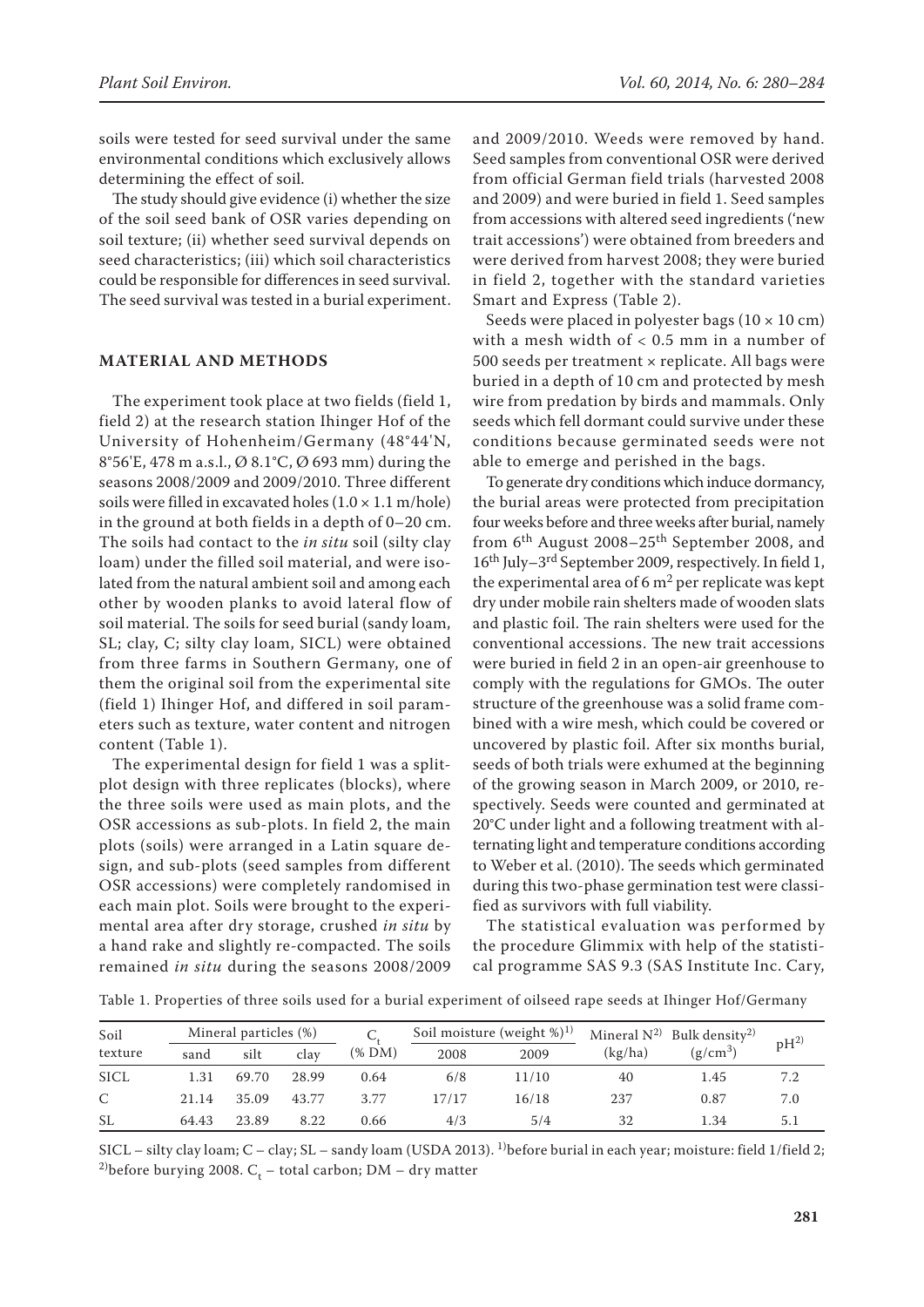Table 2. Winter oilseed rape (*Brassica napus* L.) accessions used for seed burial experiments 2008/2009 and 2009/2010 at the experimental station Ihinger Hof/Germany

|                               | 2008/2009                                                                                                                                                                                                    | 2009/2010                                                                                                                                                                     |  |  |  |  |  |
|-------------------------------|--------------------------------------------------------------------------------------------------------------------------------------------------------------------------------------------------------------|-------------------------------------------------------------------------------------------------------------------------------------------------------------------------------|--|--|--|--|--|
| Field 1:<br>conven-<br>tional | Alkido, Aragon, Baldur, Billy, Canti, Cindi,<br>Cooper, Elektra, Expert, Express, Fangio,<br>Favorit, Hycolor, Ladoga, Lilian, Lioness,<br>Lorenz, Nemax, PR4631, Smart, Taurus,<br>Tenno, Trabant, Zeppelin | Adriana, Baldur, Cindi, Cooper, Elektra, Express,<br>Fangio, Favorit, Hammer, Komando, Ladoga,<br>Lorenz, Nemax, PR46W15, PR46W31, Petrol,<br>Smart, Taurus, Vision, Zeppelin |  |  |  |  |  |
| Field 2:<br>new<br>traits     | Standards and isogenic lines: Drakkar <sup>1)</sup> , Lisora <sup>2)</sup> , Smart, Express                                                                                                                  |                                                                                                                                                                               |  |  |  |  |  |
|                               | GM with altered ingredients: RedSin (Reduced Sinapin), Resvera (with Resveratrol)                                                                                                                            |                                                                                                                                                                               |  |  |  |  |  |
|                               | Conventional with altered ingredients: Thick <sup>3</sup> ), Thin, Holli 1 <sup>4</sup> ), Holli 2, Yellow 1 <sup>3</sup> ), Yellow 2, Yellow 3 <sup>5</sup> ), Black <sup>3,5)</sup>                        |                                                                                                                                                                               |  |  |  |  |  |

<sup>1</sup>)isogenic to RedSin; <sup>2)</sup>isogenic to Resvera; <sup>3)</sup>Black, Thick – high seed fibre; Yellow – low seed fibre (Gruber et al. 2012); <sup>4)</sup>High Oleic, Low Linoleic; <sup>5)</sup>only in 2009/2010

USA). For the evaluation of seed burial, data were processed using the logit transformation. The model for the Glimmix procedure was:

survived seeds/total seeds = subplot  $\times$  replicate (soil) + + soil + accession + soil × accession (field 1)

survived seeds/total seeds = column  $\times$  replicate (soil) + + soil + accession + soil × accession (field 2)

Where: residuals (both fields), and subplot  $\times$  replicate (field 1) or column  $\times$  replicate (field 2), respectively, were considered as random.

### **RESULTS AND DISCUSSION**

All remaining, unearthed seeds appeared intact and had germinability of > 99% (data not shown). Soil seed survival ranged from 84–93% (2008/2009) and 64–87% (2009/2010) for the conventional accessions, and 41–67% and 8–44% for the new trait accessions (Figure 1). The survival rate was lower in the second year, which is probably a result of seed ageing for the new trait accessions (seeds derived from harvest 2008). Soil texture and accession most significantly affected seed survival (Table 3).

Interactions of soil × accession were only found for conventional accessions in the first year: SL resulted in higher discrimination of the survival rates (data not shown). Significantly lower survival with approximately 10–80% less seeds surviving occurred in SL in both groups of accessions (Figure 1).

For the conventional accessions, there was genotypic variation in seed survival similar to the study of Gruber et al. (2004). Accessions with low fibre content seemed to have survived to a lesser extent than accessions with high fibre content, though molecular-genetic studies did not show a link between fibre content and seed dormancy as a pre-condition for seed survival (Schatzki et al. 2013). The variation among the new trait accessions (Figure 2) can be also well explained by the known genotypic variation and disposition to dormancy that ranged between 1% (Yellow 1) and 59% (Thick; data not shown) and that significantly correlated with seed survival (Weber et al. 2011).

Moisture, temperature, nutrients and anoxia can be considered relevant soil characteristics involved in induction of and release from dormancy. Generally, under soil water potential and temperature adjusted to the same level seed survival seems similar in different soil types (Long et al. 2009).

The results from Lutman et al. (2003) correspond to ours, with higher seed survival of OSR in a silty clay than in a sandy loam; other results, however,



Figure 1. Survival (%) of oilseed rape seeds from conventional and new trait accessions after six months burial in silty clay loam (SICL), clay (C) and sandy loam (SL) at Ihinger Hof, Germany, in two seasons. Values with the same letters are not significantly different at *P* < 0.05; comparisons only within year  $\times$  genotype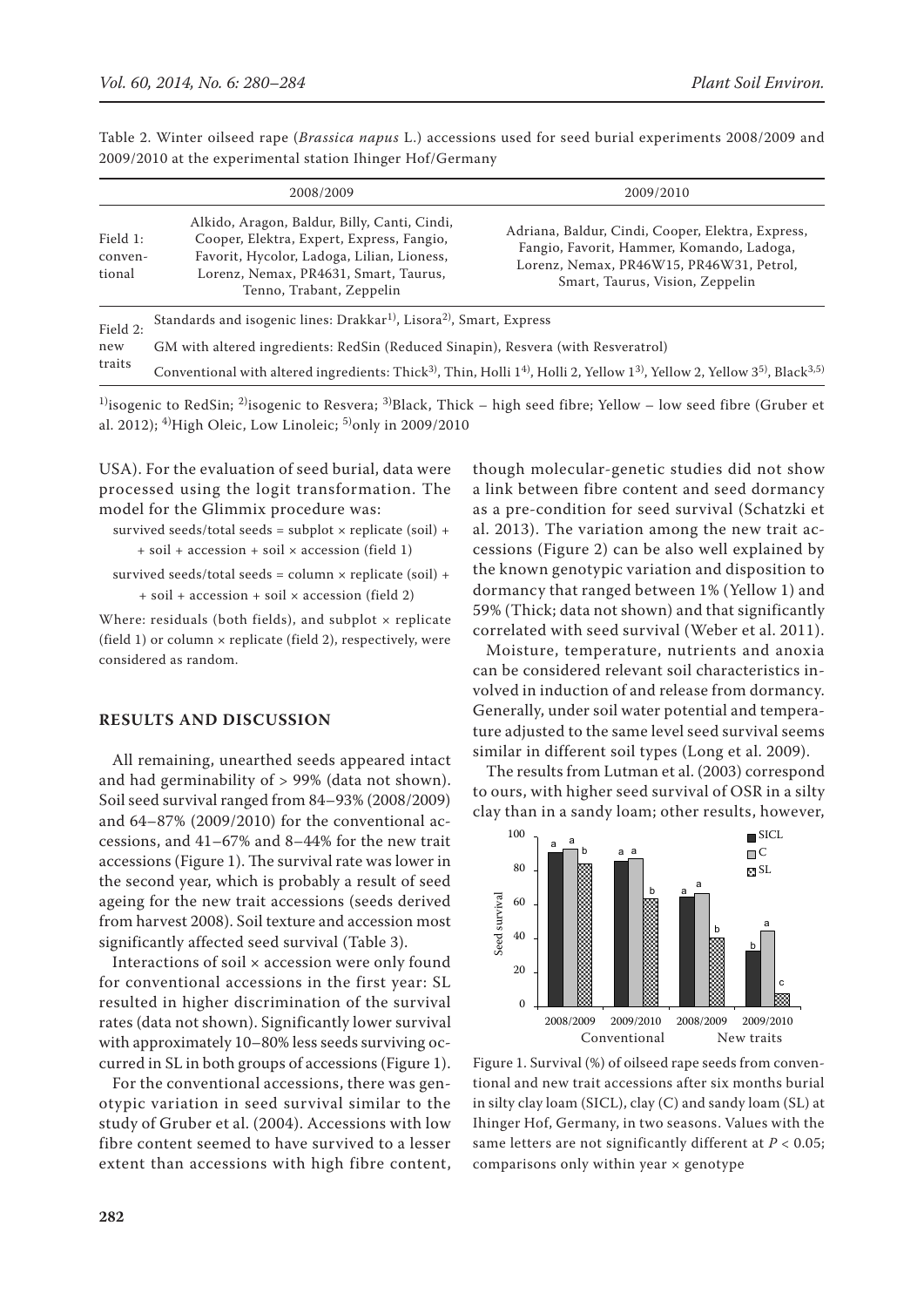Table 3. Variances for survival of oilseed rape seeds from conventional and new trait-accessions, after six months burial in different soils in two seasons at Ihinger Hof/Germany

|                        |                   | Effect            |                            |  |  |  |
|------------------------|-------------------|-------------------|----------------------------|--|--|--|
|                        | soil              | accession         | soil $\times$<br>accession |  |  |  |
| 2008/2009 conventional |                   |                   |                            |  |  |  |
| df                     | $\overline{2}$    | 23                | 46                         |  |  |  |
| $F$ -value             |                   | 14.56 14.94       | 1.74                       |  |  |  |
| $P > F$ -value         | < 0.0001 < 0.0001 |                   | 0.0078                     |  |  |  |
| 2009/2010 conventional |                   |                   |                            |  |  |  |
| df                     | $\overline{2}$    | 19                | 38                         |  |  |  |
| $F$ -value             | 27.21             | 4.36              | 1.46                       |  |  |  |
| $P > F$ -value         |                   | < 0.0001 < 0.0001 |                            |  |  |  |
| 2008/2009 new traits   |                   |                   |                            |  |  |  |
| df                     | $\mathfrak{D}$    | 11                | 22                         |  |  |  |
| $F$ -value             | 9.81              | 9.92              | 1.30                       |  |  |  |
| $P > F$ -value         |                   | 0.0002 < 0.0001   | 0.2055                     |  |  |  |
| 2009/2010 new traits   |                   |                   |                            |  |  |  |
| df                     | $\mathfrak{D}$    | 13                | 26                         |  |  |  |
| $F$ -value             | 19.30             | 12.47             | 1.15                       |  |  |  |
| $P > F$ -value         | < 0.0001 < 0.0001 |                   | 0.3133                     |  |  |  |

seem different (Pekrun et al. 1998). These differences can have been caused by the described variation in rainfall among the experimental sites of Pekrun et al. (1998). High soil water tension is a reason for low germination of OSR (Williams and Shaykewich 1971) and one of the pre-conditions for induction of seed dormancy (Pekrun et al. 1997, Weber et al. 2010). High soil water tension is determined by (i) water storage capacity of the soil (depending on the soil texture), and (ii) by precipitation. The water contents of the three soils in our experiment was actually different at the



time of seed burial (Table 1), but all soils provided similar dry conditions beyond the permanent wilting point (AG Boden 2005). All following rainfall was the same for both areas and soils, thus the results could only refer to the differences in soil.

Annual ryegrass (*Lolium rigidum*) seeds from a pot experiment had a greater number of viable and primarily dormant seeds surviving in a sandy loam compared to a clay soil (Narwal et al. 2008), but this grass species had a generally short survival time, and there was no further induction of dormancy. In contrast, OSR seeds survive 10 years and more (Lutman et al. 2003, D'Hertefeldt et al. 2008), and primary dormancy is usually zero or low in mature seeds (Gruber et al. 2004). Thus all surviving OSR seeds in the current study must have fallen dormant during seed burial. Consequently, if clay soils tend to provide conditions for non-dormant seeds to perish (Narwal et al. 2008), seeds with long-term dormancy or dormancy induction such as OSR could well survive.

Hypoxia is another factor which can induce dormancy (Benvenuti and Macchia 1995, Pekrun et al. 1997, Momoh et al. 2002). Sandy soils with greater pore volume and gas exchange facilitated emergence of *Datura stramonium*, whereas emergence was inhibited by clay soils (Benvenuti 2003). Also soil compaction which might be stronger in clay soils can impede germination of weed seeds, at least partly due to hypoxia (Pareja and Staniforth 1985) and to soil moisture (Terpstra 1995).

For OSR, we hypothesize the following scenario: phase 1 is dormancy induction within the first weeks after seed burial while the seeds are under dry conditions (Pekrun et al. 1998, Lutman et al. 2003, Gruber et al. 2010). More seeds fall dormant under dry conditions, in interaction with their genotypic disposition. In phase 2, at exposure of the areas to

Figure 2. Relative seed survival rates (= deviation from variety mean across two seasons and three soils) of new trait oilseed rape accessions and standards, buried for six months at Ihinger Hof/ Germany; means of two seasons and